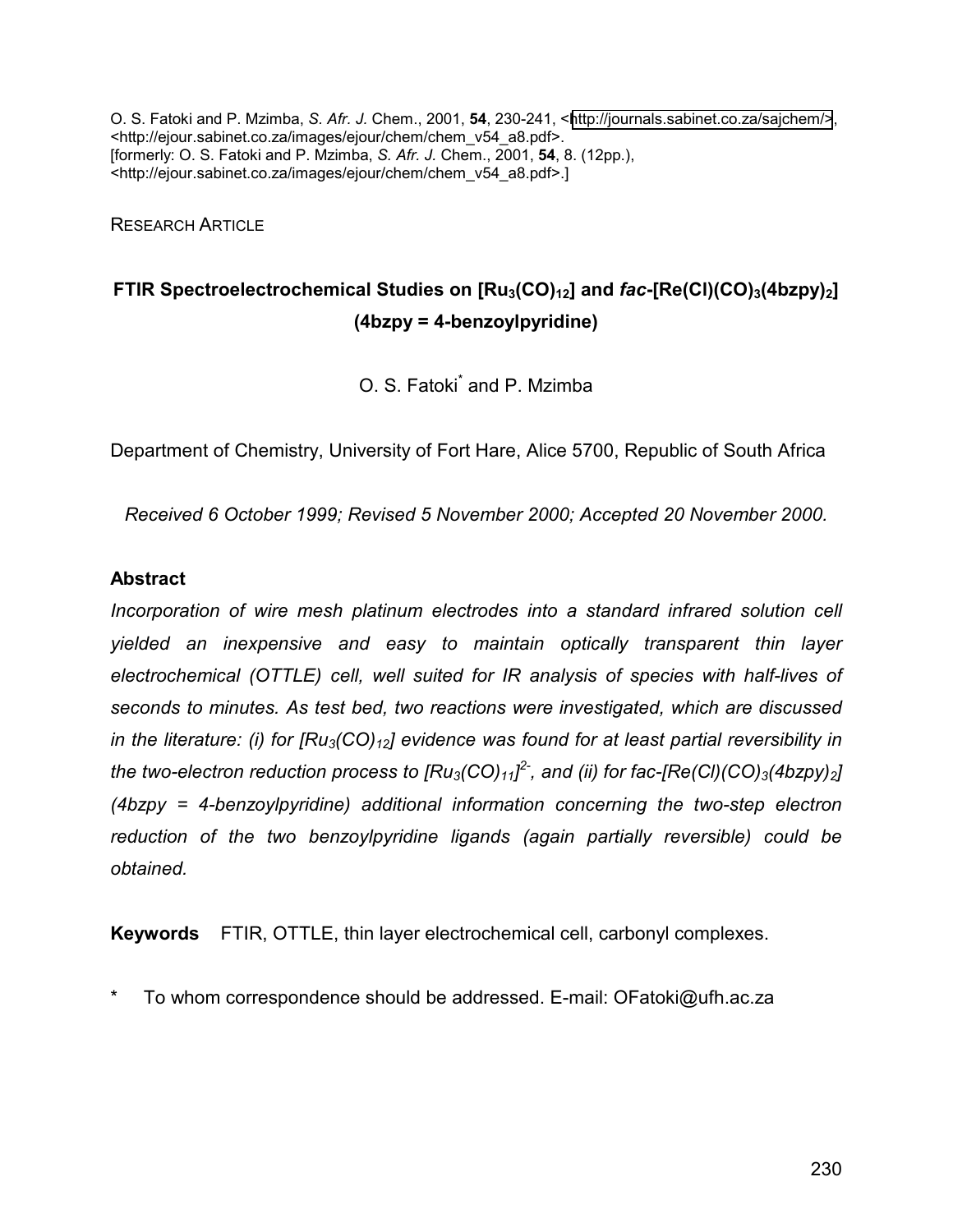#### **1. Introduction**

Electrochemical methods have been used for some forty years<sup>1</sup> to study the mechanism of electron transfer to obtain thermodynamic data, and, to synthesize novel organometallic complexes. Among the most frequently used methods are cyclic voltammetry, polarography, chronoamperometry and coulometry, all well reviewed<sup>2-5</sup> in a number of papers. In recent years spectroscopic techniques have been added  $6-8$  as tools for the detection and identification of reaction intermediates produced by electrochemical reactions.

In the last ten years, it became possible to perform such studies on a micro scale by direct reaction and observation in optically transparent thin layer electrochemical<sup>9-11</sup> (OTTLE) cells, which were first introduced by Murray et al.<sup>12</sup> in 1967. The technique consists of a noble metal minigrid sandwich between two glass plates entrapping electrolyte in the light path. OTTLE cells are small enough to fit into a conventional IR or UV-vis spectrophotometer, and complete electrolysis can be achieved in a very short time. By controlling the electrode potential, very reactive intermediates can be isolated and identified spectroscopically, free from residual details of redox chemical reagents.

Thus, flow OTTLE cells were used in combination with UV/visible as well as ESR spectroscopies by Compton and co-workers $^{13,14}$ , while Mann and co-workers $^{15}$  studied the IR spectroelectrochemistry of substituted phosphine complexes. Kaim and coworkers<sup>16</sup> used a combination of cyclovoltammetry, IR and ESR spectroscopies in their study of  $[M(PR_3)_2(CO)_3(L)]$  (M = Mo, W; R = isopropyl, cyclohexyl; L = THF,  $\eta^2$ -H<sub>2</sub>) and  $[M(PR<sub>3</sub>)<sub>2</sub>(CO)<sub>3</sub>]<sub>2</sub>(µ-L)]$  ( $µ-L = pyrazine$  (pz), 4,4'-bipyridine (bp), 3,6-bis(4-pyridyl)-1,2,4,5-tetrazine  $(4,4'-bptz)$  complexes. Similarly, Roth and Weaver<sup>17</sup> also explored infrared spectroelectrochemical properties of several high nuclearity Pt carbonyl clusters in  $CH<sub>2</sub>Cl<sub>2</sub>$ .

Over the years, a variety of OTTLE cells have been developed; first for room temperature, but recently for low temperature studies as well<sup>11</sup>. The best design of OTTLE cells combines the effects of rapid electrolysis in a small volume at a relatively large semi-transparent electrode (like Pt or Au minigrid) with advantages of facile dismantling and cleaning. Other advantages include elimination of leakages, high resistance against organic solvents and easy mounting and alignment in the optical path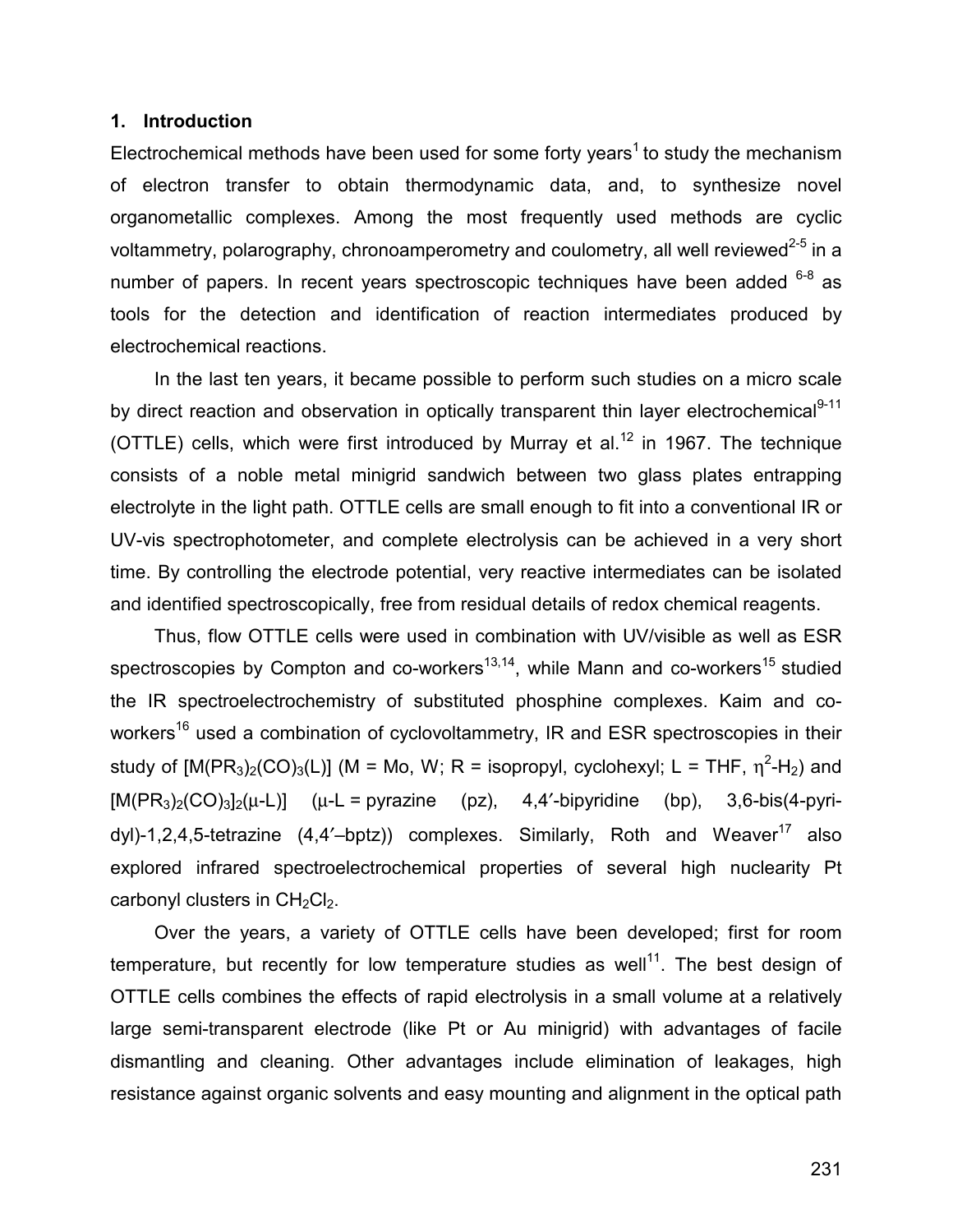of various instruments. Especially the design of Krejicik et al.<sup>18</sup>, in which a complete three-electrode set is melted in a polyethylene spacer of a standard commercial cuvette, can be used for a variety of techniques. The cell applied in this current study is based on this idea.

Metal carbonyl complexes have been favourite targets in spectroelectrochemical investigations due to their strong absorptions in the infrared spectroscopic region. Two prominent examples,  $[Ru_3(CO)_{12}]$  and  $fac-[Re(Cl)(CO)_3(4bzpy)_2]$  (4bzpy = 4-benzoylpyridine), were studied by several groups in the eighties. We re-investigated the electrochemical behaviour of these two complexes using a modern OTTLE cell, which permits infrared spectra to be collected on micro volumes. The former complex is known to display metal center reduction while in the latter the ligands are reduced.

 $[Ru<sub>3</sub>(CO)<sub>12</sub>]$  has been shown to undergo electron-transfer chain (ETC) catalyzed nucleophilic substitution reactions<sup>19-21</sup> with high yield and product selectivity. In early work it has been assumed that radical anion stability is an essential feature of these ETC reactions, but the  $[Ru_3(CO)<sub>12</sub>]$  radical anion was unstable. The polarographic studies (one peak at –0.815 V) were interpreted in terms of a one-electron reduction, both chemically and electrochemically irreversible even at low temperatures<sup>22</sup>. Recently, detailed work of Cyr and Rieger<sup>23,24</sup>, Robinson et al.<sup>25</sup> and Osella and Hanzlik<sup>26</sup> indicated a more complex mechanism, based on a two-electron reduction to firstly form  $[Ru_3(CO)_{12}]$  and finally  $[Ru_3(CO)_{11}]^{2}$ . In this work we attempted to clarify the assignment by adding vibrational spectroscopic data.

The degree of localization of electrons added to organometallic complexes is of general interest, particularly for complexes involving metal carbonyls. In a very elegant study, Shu and Wrighton<sup>27</sup> demonstrated that upon one-electron reduction of fac- $[Re(Cl)(CO)<sub>3</sub>(4bzpy)<sub>2</sub>]$ , the added electron is not delocalized over the ligands, but rather centered on one of the 4bzpy ligands to form one 4bzpy anion. Furthermore, a twoelectron reduction generates a dianionic complex with one electron localized on each pyridyl ketone ligand. Their detailed study can serve as an excellent benchmark for spectroscopic separation of neutral and reduced species, and in this work we attempted to repeat some of these experiments and add further information.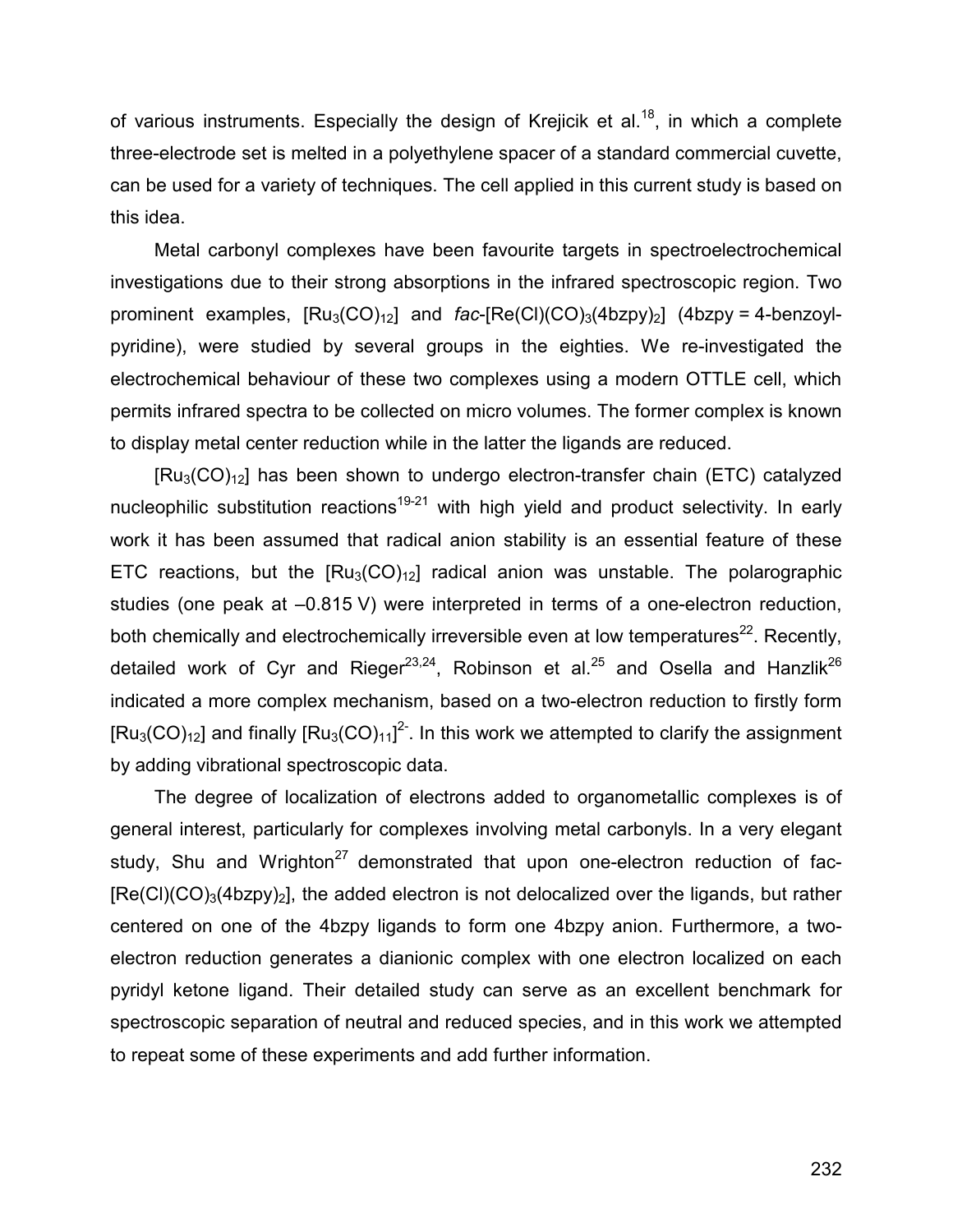# **2. Experimental**

The OTTLE cell (Fig. 1) manufactured at the *Max-Planck Institut für Strahlenchemie*, Mülheim, is based on the design of Krejicik et al.<sup>18</sup>, with a complete three electrode set (platinum mesh and silver wire reference) melted in a polyethylene spacer of a standard commercial (Perkin-Elmer) cuvette. A Teflon holder of 10mm thickness aligns the  $CaF<sub>2</sub>$ salt windows, the spacer, guides the electrical wiring and holds the connection plug. The platinum electrodes are made of 0.06 mm Pt-mesh (Goodfellow, aperture 0.25 mm), which yields 65% transmittance. The spacer of 0.9 mm path length is formed by adjusting mesh strips and silver wire between pre-shaped thin polyethylene sheets, followed by baking the setup under constant pressure at  $140^0$  C for 20 minutes. The spacer is ready for use after cleaning and removal of excess polymer.



**Figure 1** The OTTLE Cell. Top photo: assembled; bottom photo: top cover removed.

The room-temperature solutions,  $10^{-2}$  mol L<sup>-1</sup> [Ru<sub>3</sub>(CO)<sub>12</sub>] and  $10^{-3}$  mol L<sup>-1</sup> of *fac*- $[Re(Cl)(CO)<sub>3</sub>(4bzpy)<sub>2</sub>]$ , were prepared in argon-purged dry  $CH<sub>2</sub>Cl<sub>2</sub>$  and  $CH<sub>3</sub>CN$ , respectively, with 0.1 mol  $L^{-1}$  [n-Bu<sub>4</sub>N]PF<sub>6</sub> as supporting electrolyte. Electrochemical measurements were made with an  $\alpha$  Laboratorni Pristroje Praha model PA4 polarographic analyzer with 4106 XY recorder (current, 10 µA, scan rate, 5 mV/s, X,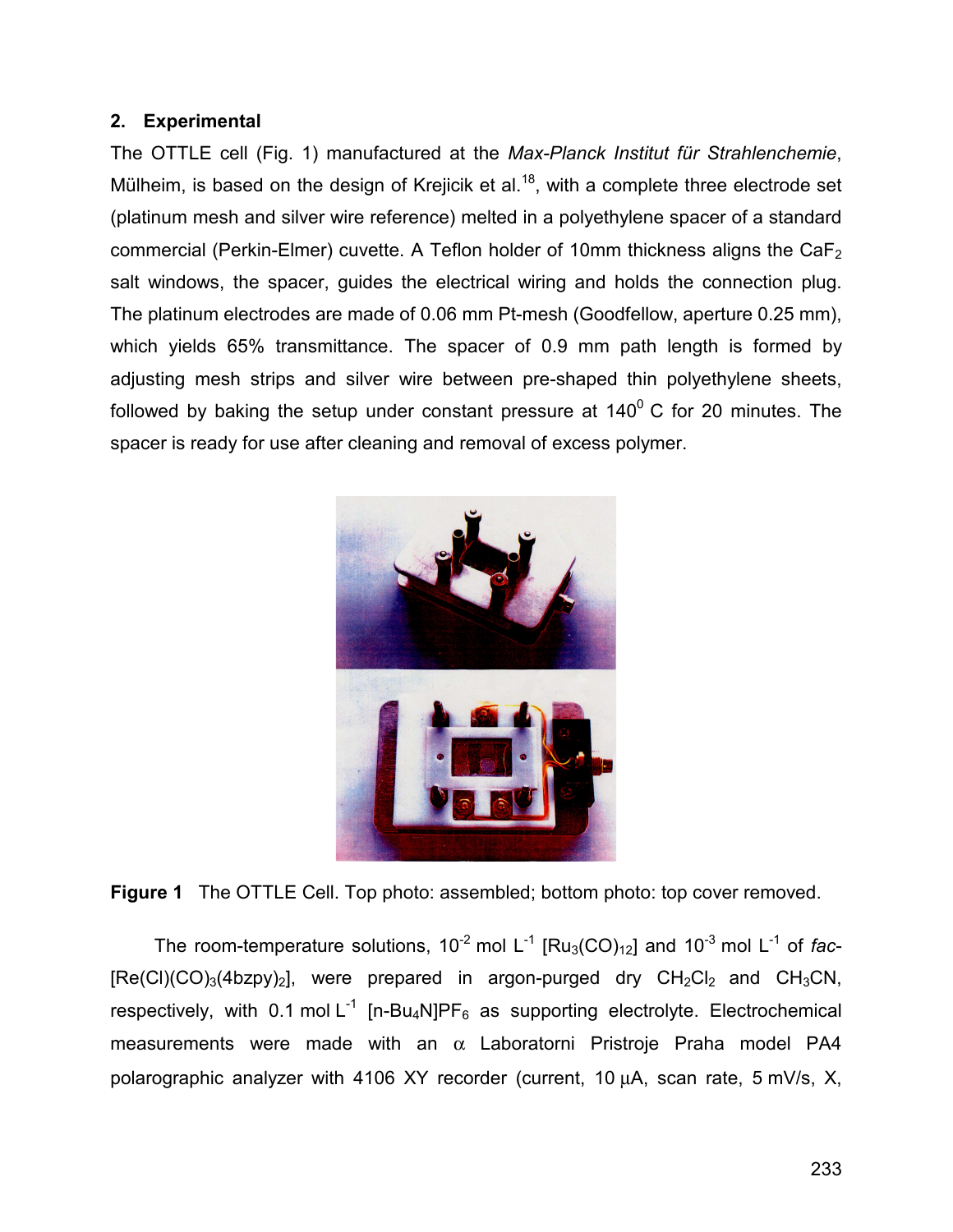0.2 V/cm and Y, 1.0 V/cm). IR spectra were collected on a Perkin Elmer 1720 FTIR, using the same electrochemical conditions as for the cyclic voltammetry.

## **3. Results and Discussion**

Early electrochemical work on the reduction of  $[Ru_3(CO)<sub>12</sub>]$  was interpreted in terms of a chemically irreversible one-electron reduction process<sup>22</sup>. Recent electrochemical studies by Rieger et al.  $^{23,24}$  suggest that  $[Ru_3(CO)<sub>12</sub>]$  undergoes a chemically irreversible twoelectron reduction process, while this view was supported by Robinson et al.<sup>25</sup>. Our spectro-electrochemical study of the  $[Ru_3(CO)<sub>12</sub>]$  in dry  $CH_2Cl_2$  with the FTIR indicates that a partial chemically reversible reaction takes place upon reduction as some IR bands (Fig. 2, a, b and c) were obtained for the starting complex upon reverse scan. The amplitude of the reverse scan bands, however, was not as large as the original ones.



**Figure 2** FTIR spectral changes observed during reduction and oxidation of  $[Ru_3(CO)_{12}]$  in CH<sub>2</sub>Cl<sub>2</sub> containing 0.1 mol L<sup>-7</sup> [n-Bu<sub>4</sub>N]PF<sub>6</sub> at 0, -1.4 and 0 V (scan reverse), respectively.

The cyclic voltammogram (Fig. 3) at 5 mV/sec (25  $^{\circ}$ C), with a Ag-electrode showed electrochemical reduction steps with a major peak potential  $(2)$  at  $-1.4$  V and a small peak potential (1) at  $-1.05$  V. The oxidation of the initially formed reduction product (2) occurred at  $-0.8$  V (3) which is consistent with Rieger's<sup>24</sup> and Robinson's<sup>25</sup> assignments (-0.6 V to  $-0.8$  V). Although Robinson<sup>25</sup> in CH<sub>2</sub>Cl<sub>2</sub> did not observe peak 1 under rigorous dry conditions, Rieger's work<sup>24</sup> in carefully dried  $CH_2Cl_2$  but atmosphere exposed, exhibited a small feature resembling peak 1. Robinson et al. presented evidence suggesting that this peak might be due to the product of a reaction of  $[Ru_3(CO)_{12}]^2$  with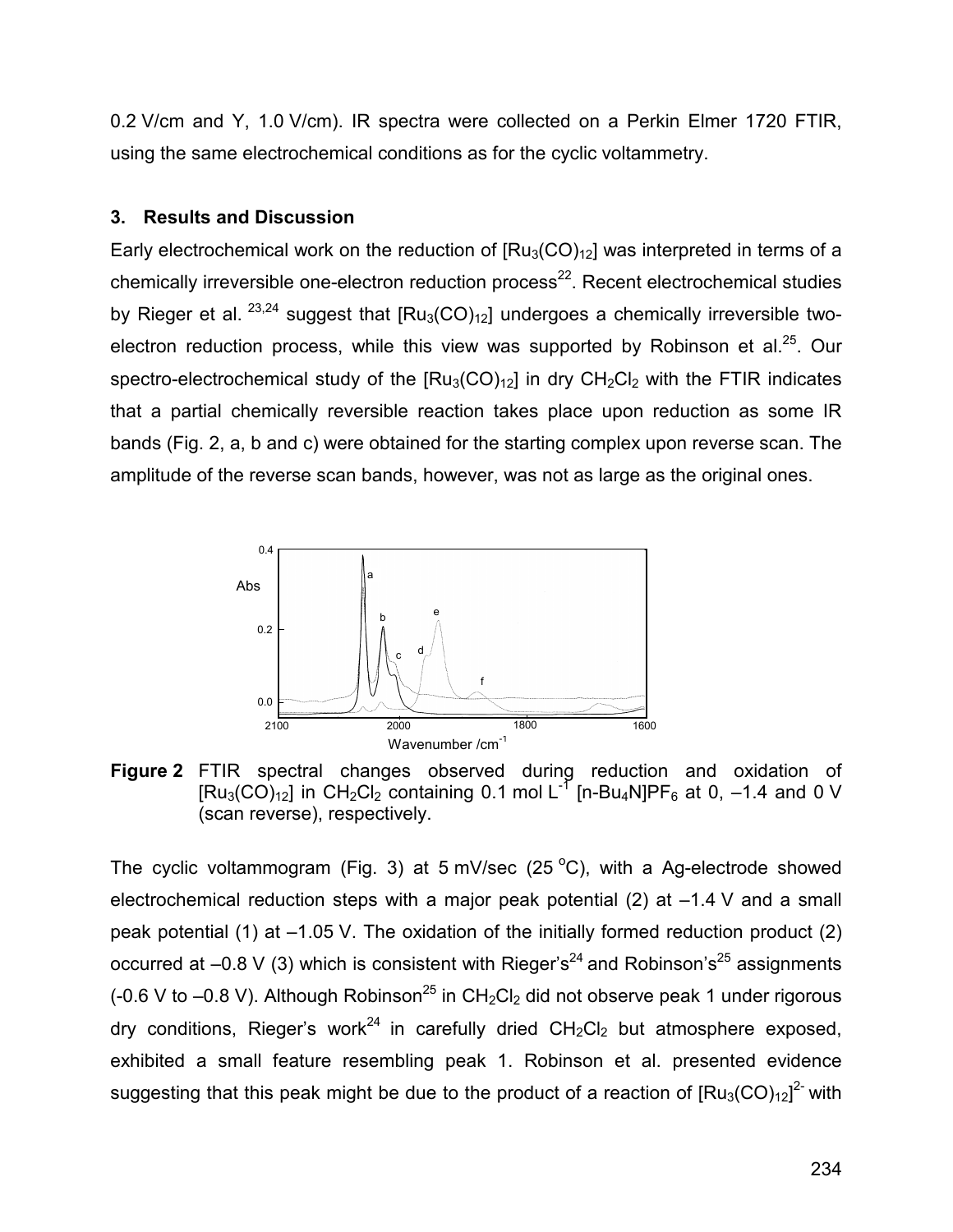water. Although our experiment was carried out in dry  $CH<sub>2</sub>Cl<sub>2</sub>$ , the drying was probably not rigorous enough to suppress the formation of peak 1.



**Figure 3** Cyclic voltammogram for the reduction and oxidation of  $[Ru_3(CO)<sub>12</sub>]$  in  $CH_2Cl_2$ containing 0.1 mol  $L^{-1}$  [n-Bu<sub>4</sub>N]PF<sub>6</sub>, scan rate = 5 mV/s.

The reduction scheme proposed by Rieger et al. $23,24$  from their electrochemical work was a two-electron reduction and ring opening to give  $\text{[Ru}_{3}(\text{CO})_{12}\text{]}^{\text{2-}}$  (via a triangular [Ru<sub>3</sub>(CO)<sub>12</sub>] radical anion intermediate) which is rapidly consumed by undergoing CO loss, followed by irreversible ring closure to give the  $[Ru_3(CO)_{11}]^2$  dianion. From our cyclic voltammogram,  $i_a/i_c = 1$ , which indicates some partial chemical reversibility which agrees with the proposals of Rieger et al.<sup>23,24</sup> and of Robinson et al.<sup>25</sup> that the reaction is chemically reversible. However, since the potentials  $E_2$  and  $E_3$  are widely separated  $(\Delta_{23} = 600 \text{ mV})$ , this process is electrochemically irreversible. Since diffusion is very limited in the OTTLE cell, the CO lost in the disproportionation process is not liberated but retained in the solution. Thus, the reduction product {i.e.  $[Ru_3(CO)_{11}]^2$ } can trap some of the CO in the thin layer and reverse the process when it is oxidized and then regenerate  $[Ru_3(CO)_{12}]$ .

Osella and Hanzlik<sup>26</sup> in their study suggest a solvent dissociation of  $[Ru_3(CO)<sub>12</sub>]$ , that in a way agrees with the previous suggestion of Rieger et al.<sup>23,24</sup> and of Robinson et al.<sup>25</sup> in which an irreversible two-electron reduction process was proposed. However,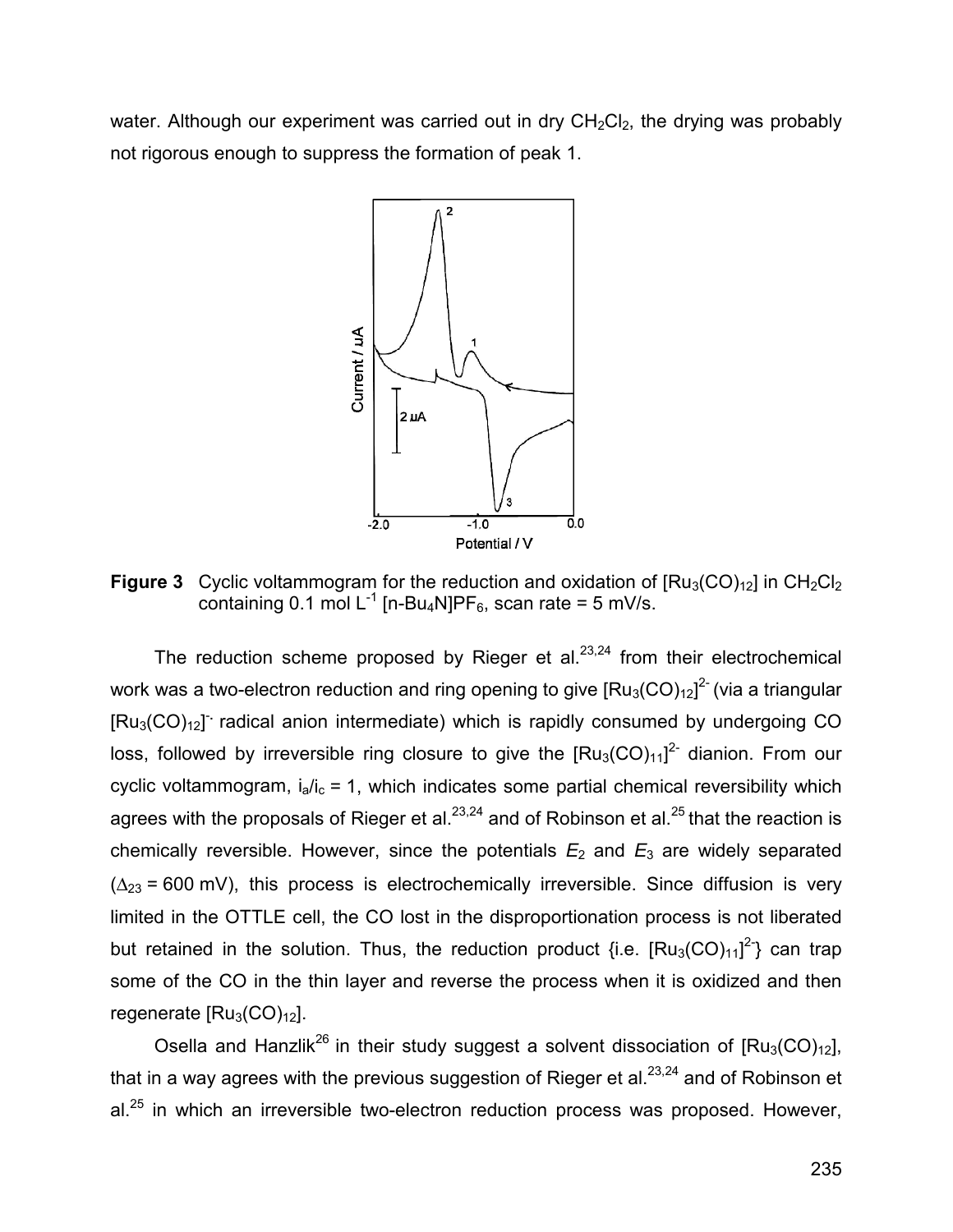Osella and Hanzlik<sup>26</sup> further mentioned that coproportionation and self-exchange reactions could occur, depending on the relative concentration of the species. They concluded that a two-electron polarographic wave should be expected under certain conditions. At concentration  $> 1$  mmol L<sup>-1</sup> the total limiting current is between a one- and two-electron stoichiometry. At higher concentration of depolarizer, the limiting current tends to favour the one-electron process, which can be explained by means of a coproportionation route, most likely the redox condensation reaction $^{26}$ :

 $[Ru_3(CO)_{12}]$  +  $[Ru_3(CO)_{12}]^{2-}$   $\longrightarrow$   $[Ru_6(CO)_{18}]^{2-}$  + 6 CO (1)

Robinson et al.<sup>25</sup>, in their work had indicated that the oxidation of octahedral  $\left[\text{Ru}_{3}(\text{CO})_{18}\right]^{2}$  is an over-all two-electron process but chemically irreversible under 'normal' conditions. They also concluded that the reaction could become chemically reversible in dilute  $CH_2Cl_2$  solution at 293 K provided that water and oxygen are completely removed. Thus, another way of explaining the IR results is via the coproportionation route, which would be reversible at the concentration and temperature employed for this study<sup>25,26</sup>. The small anodic peak at  $-1.05$  V (Fig. 2) due to the intermediate  $[Ru_3(CO)_{12}]^{2}$  (formed by two-electron reduction reaction) could be explained to have diminished as a result of the coproportionation reaction (redox condensation) the parent complex,  $[Ru_3(CO)<sub>12</sub>]$ . The final product is then proposed to be [Ru<sub>6</sub>(CO)<sub>18</sub>]<sup>2-</sup>, which gave the major peak of  $-1.4$  V in the cyclic voltammogram as given in equations (2) and (1):

 $\text{[Ru3(CO)12]}$  + e  $\longrightarrow$   $\text{[Ru3(CO)12]}^{\text{T}}$   $\longrightarrow$   $\text{[Ru3(CO)12]}^{\text{2-}}$  (2)

 $[Ru_3(CO)_{12}]$  +  $[Ru_3(CO)_{12}]^{2-}$   $\longrightarrow$   $[Ru_6(CO)_{18}]^{2-}$  + 6 CO (1)

Earlier work of Robinson et al.<sup>25</sup> and of Nadjo et al.<sup>28,</sup> have shown that the half-life of the triangular or the opened  $\text{[Ru}_{3}(\text{CO})_{12}]$  moiety is < 10<sup>-6</sup> s, so the monoanion radical is only being formed at the electrode surface. Since its reaction is thermodynamically favoured, it is immediately reduced to the dianion. The work of Robinson et al.<sup>25</sup> again showed that the voltammetric response of  $[Ru_3(CO)<sub>12</sub>]$  was not dependent on the scan rate. However, our IR spectral data suggests that this latter route of coproportionation would be very unlikely in the OTTLE cell. The IR data showed spectral changes in the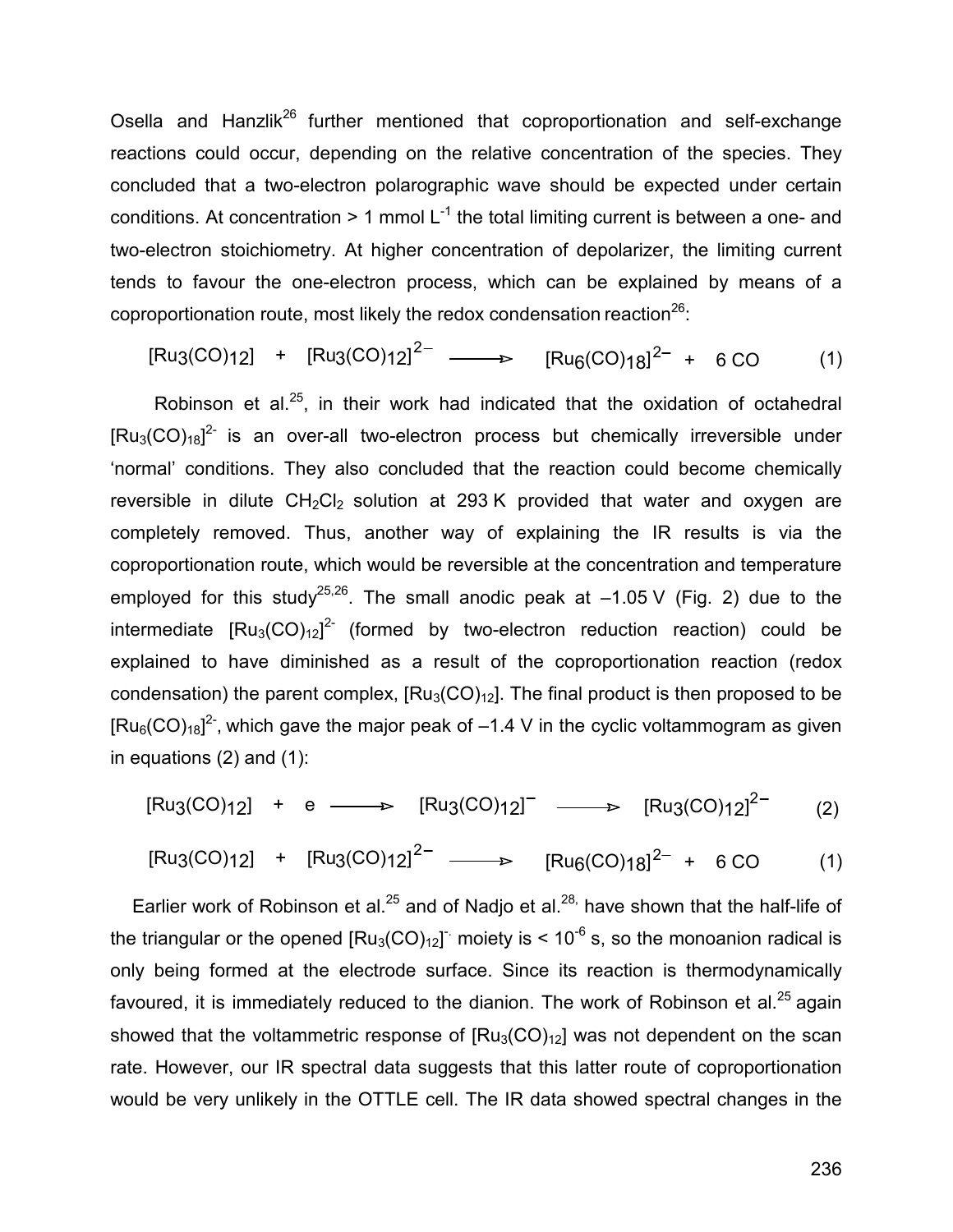CO stretching region for the  $[Ru_3(CO)<sub>12</sub>]$  upon electrochemical reduction in  $CH_2Cl_2$ containing 0.1 mol L<sup>-1</sup> [n-Bu<sub>4</sub>N]PF<sub>6</sub> (Fig 2). [Ru<sub>3</sub>(CO)<sub>12</sub>] initially exhibits a characteristic three-band IR spectrum in the CO stretching region at 2060 (a), 2031 (b) and 2010  $cm^{-1}$ (c), respectively. Upon reduction of  $[Ru_3(CO)<sub>12</sub>]$ , the energy of the CO stretching absorptions of the complex shifts to lower energy at 1961 (d), 1943 (e) and 1880  $cm^{-1}$ (f), respectively. These correspond with the IR absorption bands reported by Bhattacharyya et al.<sup>29</sup> for the  $\text{[Ru}_{3}(\text{CO})_{11}]^{2}$  cluster (the three-band pattern remains). This would suggest the disproportionation route leading to the formation of the  $\text{[Ru}_{3}(\text{CO})_{11}]^{2}$ as the likely route in the reduction process of  $[Ru_3(CO)<sub>12</sub>]$  in the OTTLE cell. When the potential is scan reversed, the new bands disappear and the original bands of  $[Ru_3(CO)<sub>12</sub>]$  are regenerated although not up to the same amplitude as the starting material, indicating some partial chemical reversibility of the reaction. It is also worth mentioning that no different bands appeared when the spectra were collected between 0 and –2.0 V and during the reverse scan, thus supporting the proposal of Rieger that the intermediate species are short-lived 23,24.



**Figure 4** Cyclic voltammogram for the reduction and oxidation reaction of *fac*-[Re(Cl)(CO)<sub>3</sub>(4bzpy)<sub>2</sub>] in acetonitrile containing 0.1 mol L<sup>-1</sup> [n-Bu<sub>4</sub>N]PF<sub>6</sub>, scan rate =  $5$  mV/s.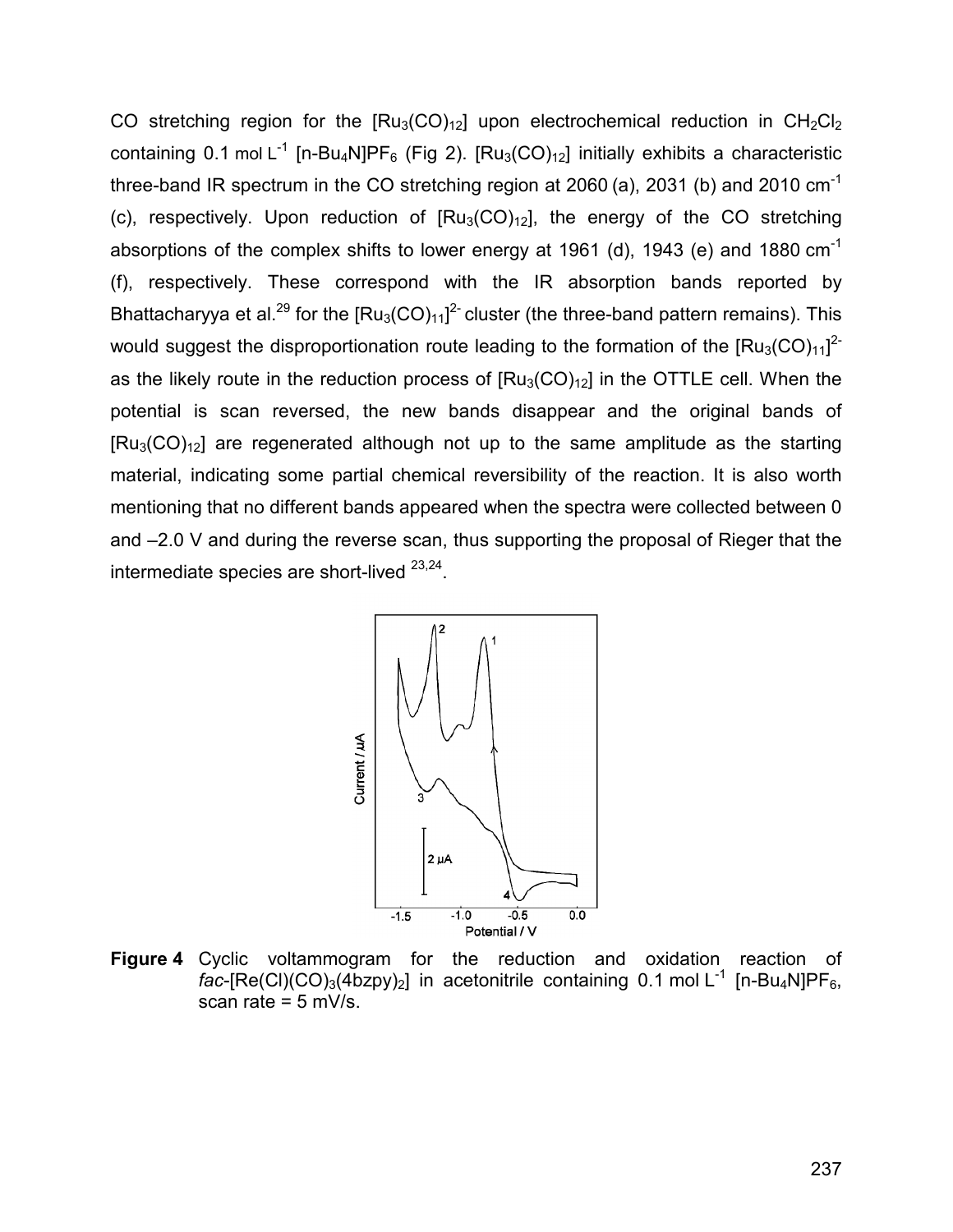The cyclic voltammogram of  $fac$ -[Re(Cl)(CO)<sub>3</sub>(4bzpy)<sub>2</sub>] at 5 mV/s in CH<sub>3</sub>CN containing 0.1 mol  $L^{-1}$  [n-Bu<sub>4</sub>N]PF<sub>6</sub> shown in Fig. 4 exhibits one-electron reduction waves at  $E_{1/2}$  –0.8 V and another at –1.2 V *vs*. the Ag-electrode (Fig.4). According to Shu and Wrighton<sup>27</sup> (from their IR and UV studies), the lowest unoccupied molecular orbitals of the rhenium complex are the two independent  $\pi$  orbitals of each of the 4bzpy ligands. In a two-electron process, the first added electron is proposed to be primarily localized on one of the 4bzpy ligands, the second electron mainly localized on the other 4bzpy ligand, while the dianion is primarily a diradical species as illustrated in equation (3) and (4):

*fac*-[Re(Cl)(CO)3(4bzpy)2] + e  $\rightarrow$  *fac*-[Re(Cl)(CO)3(4bzpy)2]<sup>-</sup> (3) *fac*-[Re(Cl)(CO)3(4bzpy)<sub>2</sub>]<sup>-</sup> + e  $\longrightarrow$  *fac*-[Re(Cl)(CO)3(4bzpy)<sub>2</sub>]<sup>2-</sup> (4)

Our IR data also showed changes in the CO stretching region for the complex upon electrochemical reduction in CH<sub>3</sub>CN containing 0.1 mol L<sup>-1</sup> [n-Bu<sub>4</sub>N]PF<sub>6</sub> in an OTTLE cell. The *fac*-[Re(Cl)(CO)<sub>3</sub>(4bzpy)<sub>2</sub>] complex exhibits a characteristic three-band IR spectrum in the CO stretching region at 2027 (a), 1923 (b) and 1895  $cm^{-1}$  (c) respectively, as shown in Fig 5. Upon a one-electron reduction, the intensities of the IR absorption bands in the CO region decrease and new bands appear at 2013 (d), 1903 (e) and 1881  $cm^{-1}$  (f). When the electrode potential is increased, the complex becomes two-electron reduced and the carbonyl absorptions for the mono-anionic complex disappear, concomitant with the growth of three bands at 2001 (g), 1886 (h) and 1865 cm<sup>-1</sup> (i), respectively, corresponding to the dianion  $fac$ -[Re(Cl)(CO)<sub>3</sub>(4bzpy)<sub>2</sub>]<sup>2-</sup> (Fig. 6).



**Figure 5** FTIR spectral changes observed during reduction of fac-[Re(Cl)(CO)<sub>2</sub>(4bzpy)<sub>2</sub>] in acetonitrile containing 0.1 M [n-Bu<sub>4</sub>N]PF<sub>6</sub> at 0 and  $-0.8$  V, respectively.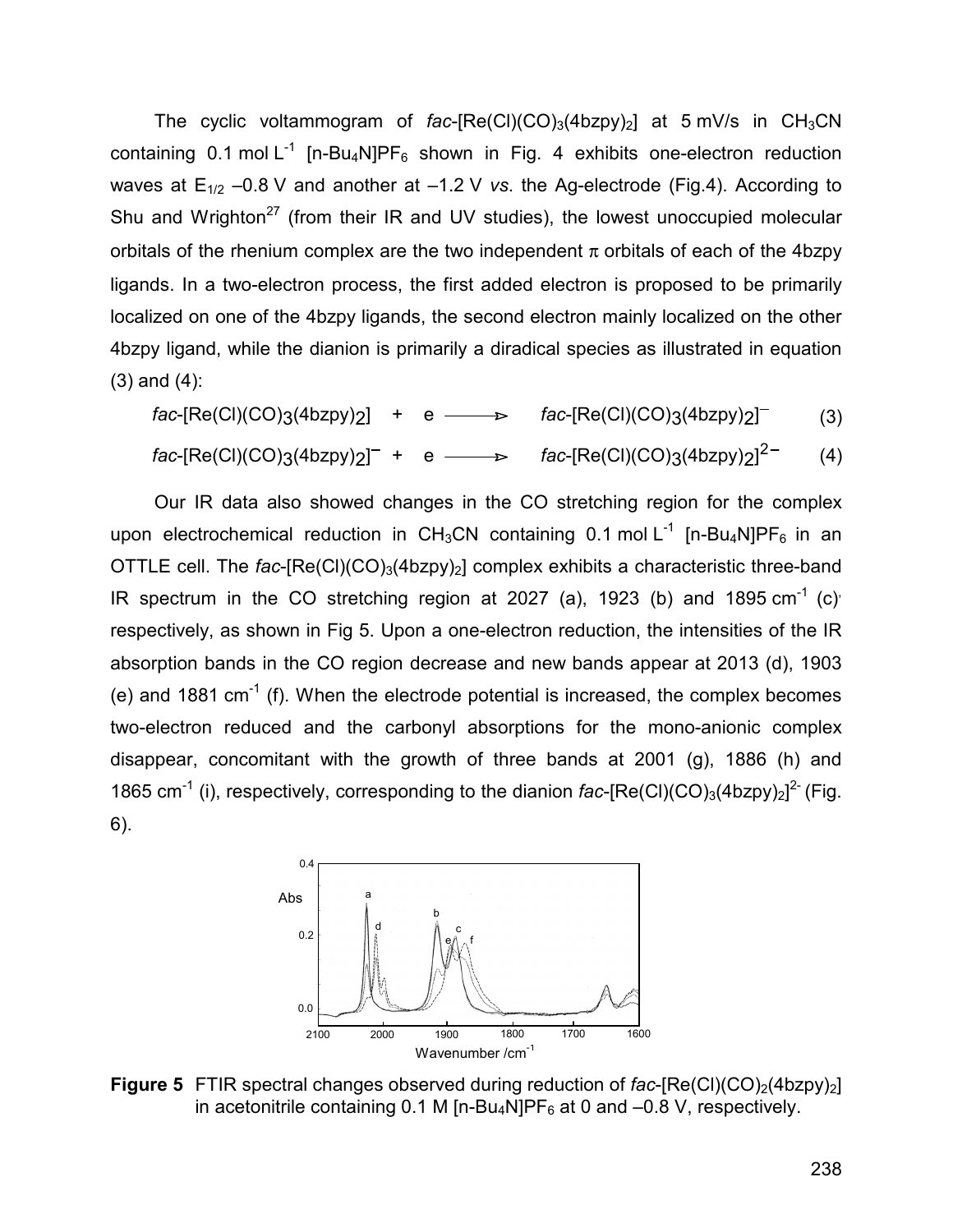These results agree well with the IR data of Shu and Wrighton<sup>27</sup> for the mono and dianion of the rhenium complex. The two-electron reduced species can be generated and shows unique IR bands that are well resolved from both the starting complex (a, b and c) and the immediate one-electron reduced state (d, e and f). When the potential is scan reversed, the new bands of the dianion complex disappear and the original ones of  $fac$ -[Re(Cl)(CO)<sub>3</sub>(4bzpy)<sub>2</sub>] are regenerated (a, b and c), though again, not up to the same amplitude as the starting material, indicating only partial chemical reversibility of the reaction (Fig. 6).



**Figure 6** FTIR spectral changes observed during reduction and oxidation of *fac*-[Re(Cl)(CO)<sub>3</sub>(4bzpy)<sub>2</sub>] in acetonitrile containing 0.1 M [n-Bu<sub>4</sub>N]PF<sub>6</sub> at -1.2 and 0 V (scan reverse), respectively.

## **4. Conclusion**

The spectroelectrochemical data obtained from the complexes  $[Ru_3(CO)<sub>12</sub>]$  and  $fac$ -[Re(Cl)(CO)<sub>3</sub>(4bzpy)<sub>2</sub>] allowed comparison of the IR spectra of the neutral and the reduced species. The spectral and electrochemical data obtained suggest partial chemically reversible two-electron reduction processes for the two complexes, respectively. The IR and electrochemical data obtained support the view that in the OTTLE cell, the reduced product -  $[Ru_3(CO)_{11}]^2$  from  $[Ru_3(CO)_{12}]$  - can trap the CO to regenerate some of the neutral complex. For the  $fac$ - $[Re(Cl)(CO)<sub>3</sub>(4bzpy)<sub>2</sub>]$ , the  $IR$ spectral data obtained indicated that the reduced metal complex has one electron localized on each of the 4bzpy ligands.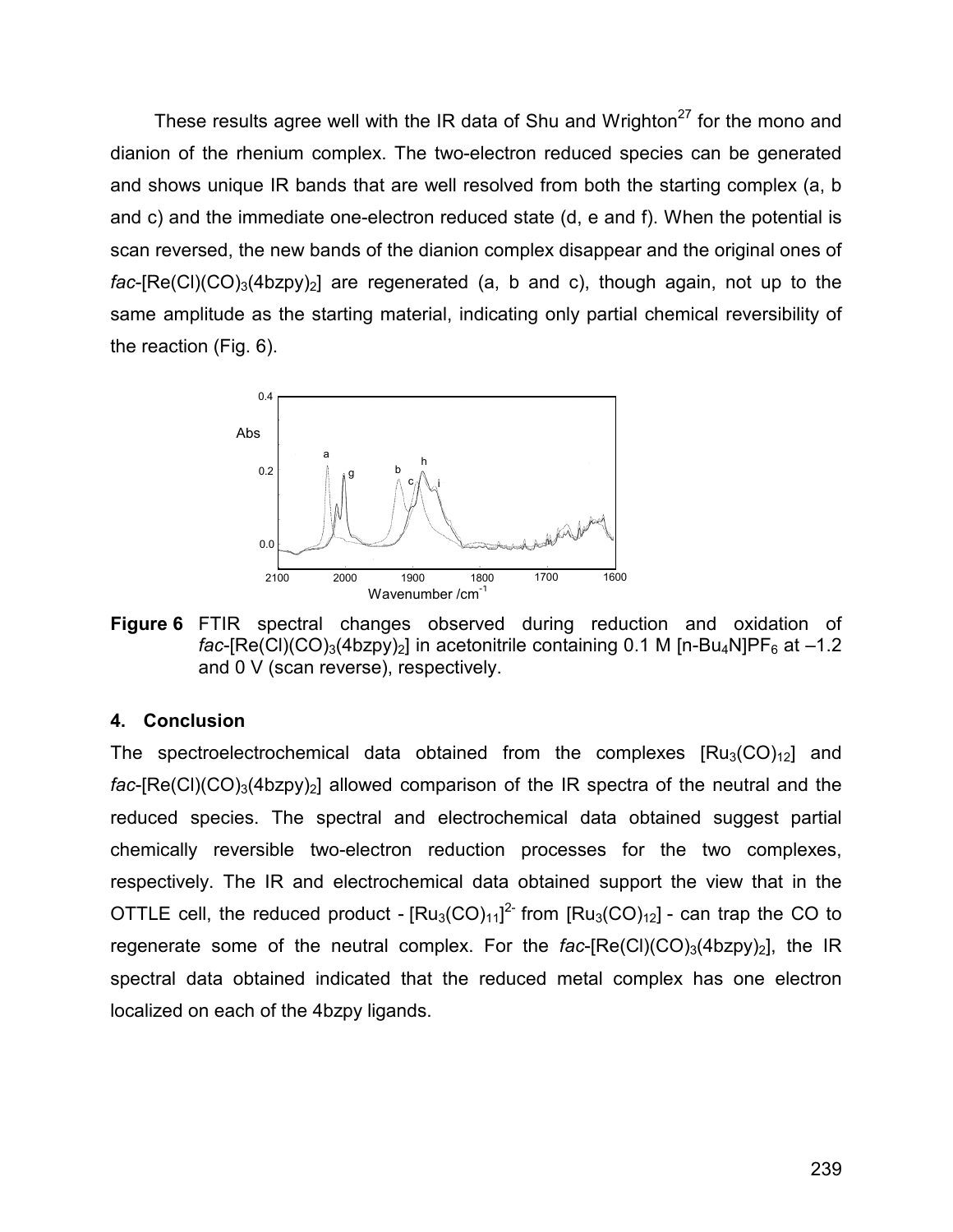## **Acknowledgement**

The authors wish to thank Dr Werner Klotzbuecher of the *Max-Planck Institut für Strahlenchemie*, Mülheim, Germany for allowing this research to be carried out in his laboratory and DAAD, BMBF (both from Germany) and NRF of South Africa for their generous financial support. Dr. Michael Schmulings is also thanked for his assistance during the analyses of the samples.

## **References**

- 1 J. A. Page and G. Wilkinson, *J. Am. Chem. Soc.,* 1952, **74**, 6149.
- 2 A. J. Bard and L. Faulkner, *Electroanalytical Methods*, Wiley, New York, 1980.
- 3 *Laboratory Techniques in Electrochemistry: A series of Advances*, (P.T. Kinnssinger and W.R. Heineman, eds.), Vol.15, Marcel Dekker, New York, 1984.
- 4 P. H. Rieger, *Electrochemistry*, Chapman and Hall, New York, 1993.
- 5 R. S. Nicholson and I. Shain, *Anal. Chem*., 1964, **36**, 706.
- 6 R. L. McCreey, *Prog. Anal. Spectrosc*., 1988, **11**, 141.
- 7 F. Battaglini, E. J. Calvo and F. J. Doctorovich, *J. Organomet. Chem*., 1977, **547**, 1.
- 8 *Spectroelectrochemistry, Theory and Practice*, (R. J. Gale, ed.), Plenum Press, New York, 1988.
- 9 D. A. Scheson, S. Saranpagani and F. L. Urbach, *Anal. Chem*., 1985, **57**, 1501.
- 10 K. Rajeshwar, R. O. Lezna and N. R. de Tacconi, *Anal. Chem*., 1992, **64**, 429A.
- 11 F. Hartl, H. Luyten, H. A. Niewenhuis and G. C. Schoemaker, *Appl. Spectr*., 1994, **48**, 1552.
- 12 R. W. Murray, W. R. Heinemann and G. W. O'Dom, *Anal. Chem*., 1967, **39**, 165.
- 13 R. G. Compton, H. C. Filscher, R. G. Wellington and J. Winkler, *J. Phys. Chem.,*  1992, **96**, 8153.
- 14 R. G. Compton, J. Winkler, D. J. Riley and S. D. Bearpark, *J. Phys. Chem.* 1994, **98**, 6818.
- 15 C. A. Blaine, J. E. Ellis and K. R. Mann, *Inorg. Chem*., 1995, **34**, 1552.
- 16 W. Bruns, W. Kaim, E. Waldhor and M. Krejcik, *Inorg. Chem*., 1995, **34**, 663.
- 17 J. D. Roth, M. J. Weaver, *J. Anal. Chem*., 1991, **63**, 1603.